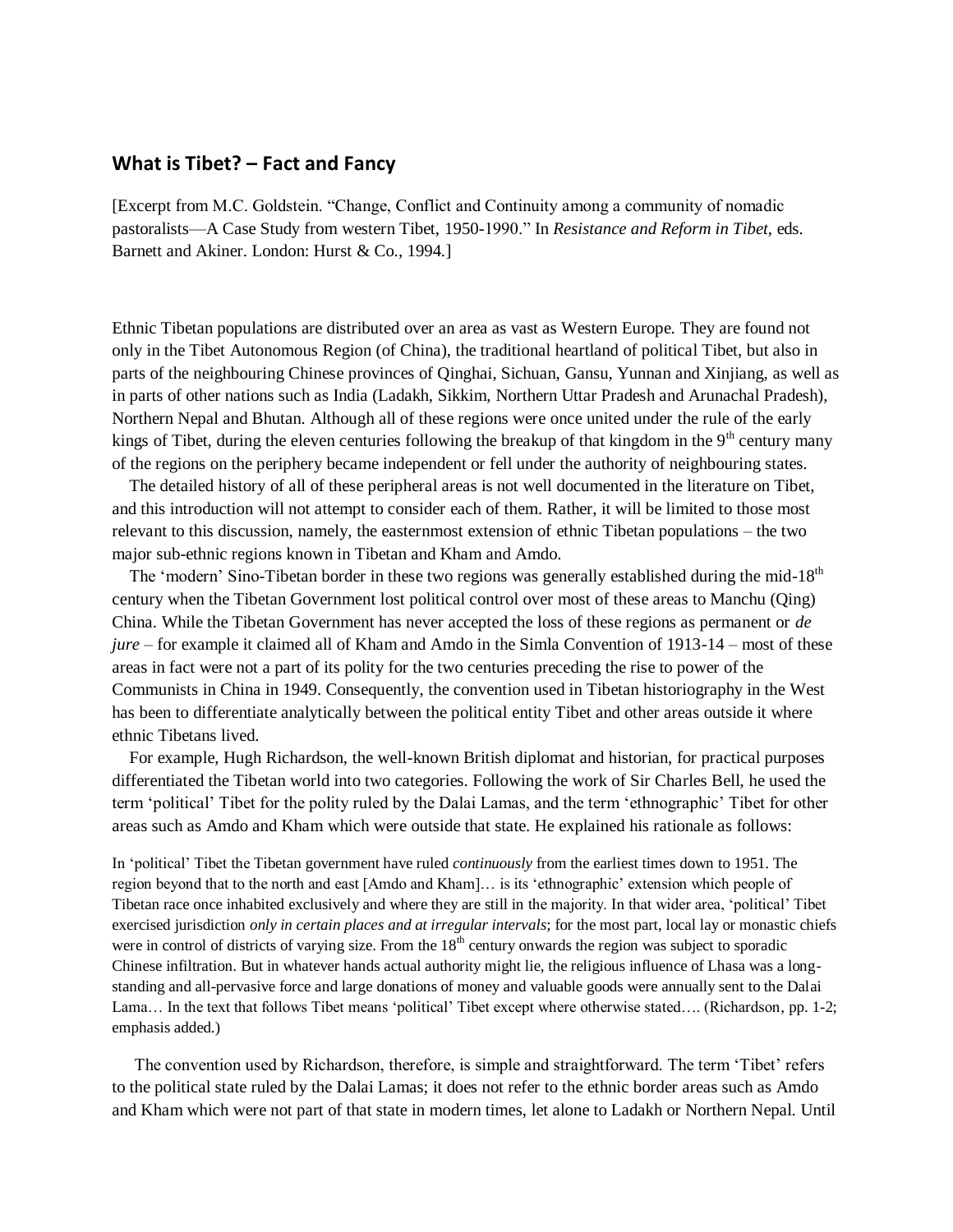recently, this convention was, as far as I can discern, universally accepted in the scholarly literature.<sup>1</sup>

 Nowadays, however, this convention is increasingly being abandoned in favour of what seems to me to be a political definition of Tibet that includes all of the ethnic Tibetan areas of the Chinese provinces of Qinghai, Sichuan, Gansu and Yunnan under the rubric ‗Tibet'. In this perspective, an event said to have occurred in ‗Tibet' in the 1980s (or 1940s or 1840s) may well have occurred in areas not part of the polity Tibet, i.e. in 'ethnographic' Tibetan areas such as Amdo. The most striking example of the position is the contention that Tibet was invaded by China in 1949. This was the year, to be sure, when Amdo and the eastern part of Kham became part of Communist China, but were these areas then part of Tibet? And if they were not, is it valid to say that *Tibet* was invaded at that time?

 Proponents of the view that Tibet was invaded in 1949 appear to believe that these areas were part of Tibet; they also appear to believe that this assertion is not only good politics, but also good history. Phintso Thonden, the former director of the Office of Tibet in New York, for example, suggests that these areas were part of the Tibetan state until the Chinese Communists conquered China:

Since China's invasion of and occupation of Tibet, the Chinese have *incorporated* the whole of Amdo and parts of Kham into the neighbouring Chinese provinces of Qinghai, Szechuan, Kansu and Yunnan – *leaving only* U-tsang and other parts of Kham as the so-called Tibet Autonomous Region [TAR]. This was done with the view that should Beijing be forced to give up its spoils in Tibet, it would give up only the TAR and hold on to the more economically valuable regions of Kham and Amdo….(Thonden, p. 12; emphasis added.)

Thonden, therefore, appears to be asserting that these areas were part and parcel of Tibet until the Chinese Communists invaded Tibet in his terms in 1949. However, in another part of his article he seems to contradict this by writing that the Central Tibetan Government may have temporarily lost control of some areas of Amdo and Kham in the 1930s and ‗40s (*ibid*., p. 13). He implies that this was due to the death of the  $13<sup>th</sup>$  Dalai Lama in 1933 and a subsequent weak interregnum government headed by regents.

 My reading of modern Tibetan history suggests strongly that both of these assertions are incorrect. Kham and Amdo were not part of Tibet in 1949 and were not temporarily lost only in 1939-40. Thonden's article may be good politics, but it is bad history. Let me, therefore, discuss briefly the historical situation in Kham and Amdo.

## *Observations on the History of Kham and Amdo*

Although the history of the numerous Amdowa and Khamba areas has yet to be seriously addressed, there are enough available data to construct a general sketch of their situation over the past 250 years.

 The Manchu Dynasty dealt with minority peoples in a number of ways including military conquest and absorption, the establishment of military colonies and the confirmation of native officials under the wellknown *T'u-ssu* (pinyin: *Tusi*) system. In the latter system, the hereditary élite of ethnic areas was loosely integrated into the imperial system through the granting of court titles. In return for this 'confirmation' of its right to rule its own peoples according to its own cultural laws and traditions, this élite was responsible for various tasks such as the taking of censuses, the collection of taxes and the keeping of peace. In many cases this situation amounted to virtual independence for these native states since the Manchu tendency was to avoid interfering with local affairs unless developments directly threatened imperial control of the area.<sup>2</sup> By and large, the *T'u-ssu* system was the strategy utilized by the Manchu Empire in Amdo and Eastern Kham when it intervened in these regions in the early  $18<sup>th</sup>$  century.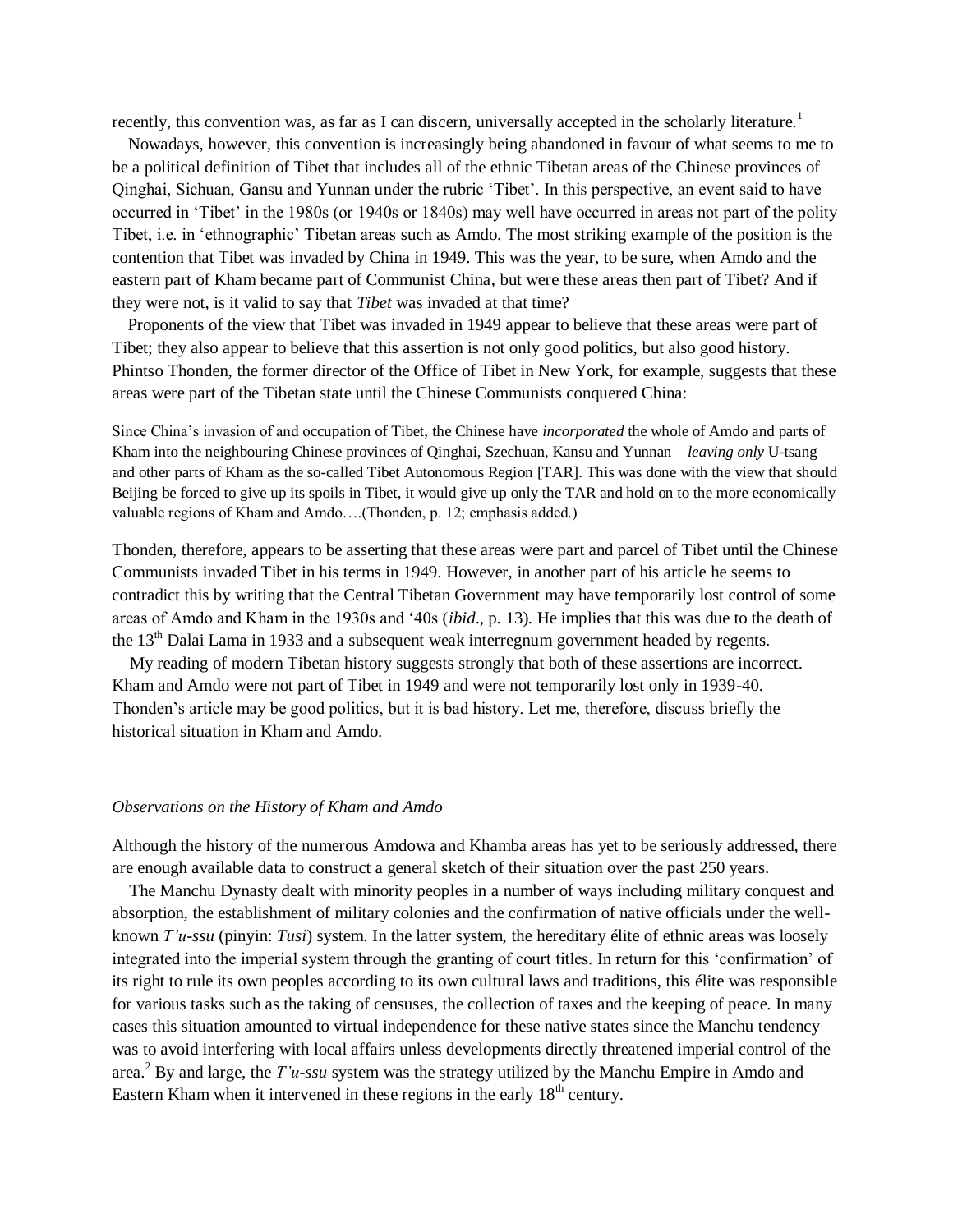Joseph Kolmas, in a study of Tibet and Manchu China, commented on the Manchu ascendancy in this area:

The Tibetan policy of the next Manchu Emperor, Yung-cheng (1723-1735), though inconsistent, brought many important changes in Sino-Tibetan relations. The financial difficulty of maintaining numerous government troops in so remote an area as Tibet led the Emperor to order the withdrawal of the imperial troops from Tibet in the first year of his reign (in 1723). It also proved expensive and inefficient to attempt to control Eastern Tibet by maintaining Manchu-Chinese Civil Magistrates as had been done sporadically after 1720. For this reason in 1725 it was decided to replace the cumbersome and unwieldy direct control of the border zone by a sensible and flexible form of protectorate…

In this connection also a new boundary was drawn between Szu-ch'uan [Sichuan] and Tibet (in 1727), formed by the Ning-ching-shan range dividing the waters of the Chin-sha River (the headwaters of the Yangtze) from those of the Lan-ts'ang River (Mekong). According to this settlement, the territory east of Ning-ching-shan was to be incorporated in China proper, but the administration was to be carried on by the local chieftains (T'u szu) under the nominal supervision of the Szu-ch'uan provincial authorities, whereas all territory westwards was to be administered by the Lhasa government.

Thus the territory Tibet, handed down almost unaltered through the previous centuries, underwent for the first time a drastic reduction in area. If we add the territory of A-mdo (Ch'ing-hai), separated from Tibet in 1724, then the original size of Tibet as a politico-geographical unit has been reduced almost by half. (Kolmas, pp. 41-2)

Petech's classic study of China and Tibet in the  $18<sup>th</sup>$  century presents a similar account. For example, regarding the time of the Dzungar conquest of Lhasa in 1717, he wrote:

Thus far the Dsungars held only Lhasa and the country to the north of it. The situation in the rest of the country can be summarized thus: Western Tibet and gTsan were for the moment politically a no man's land soon to be galvanized into active resistance… K'ams [Kham] was practically independent of Lhasa under its great lamas, and Chinese political influence was growing stronger and stronger; Amdo and Kukonor were under the sway of Mongol chieftains under Chinese suzerainty. (Petech, p. 42)

The revolt [in Kokonor-Amdo] was repressed in …1724. The emperor [of China] seized the occasion for establishing solidly his sovereignty in Kukunor, which became from that time onwards an integrant part of the Chinese dominion. (*Ibid*., p. 85)

This, as mentioned above, did not mean that China actually exercised day-to-day administrative control in Amdo and Kham, or even collected taxes, but it does indicate that from the early 18<sup>th</sup> century the Tibetan Government, with only a few exceptions mentioned below, did not rule these areas. Cultural, religious and economic ties continued, but these 'native states', as the British called them, were not part of the Tibetan polity.

The well-known Tibetan scholar-politician, the late Tsipon Shakabpa, discussed this issue in a parallel fashion:

In 1722 the K'anghsi Emperor died and was succeeded by his son, who became known as Yung-cheng Emperor. In 1723 the new Manchu ruler began a policy of retrenchment. He withdrew the garrison from Lhasa, leaving the administration of central Tibet entirely in the hands of Tibetan officials, without any military support from the Manchus.

In the first year of the Yung-cheng Emperor's reign, Mongols in the Kokonor region, led by Chingwang Lozang Tenzin, a grandson of the Qoshot Gushri Khan, revolted against the Manchus. The rebellion was suppressed, and in early 1724, the Kokonor [Amdo] region *was integrated into the Manchu Empire*. (Shakabpa, p. 141; emphasis added.)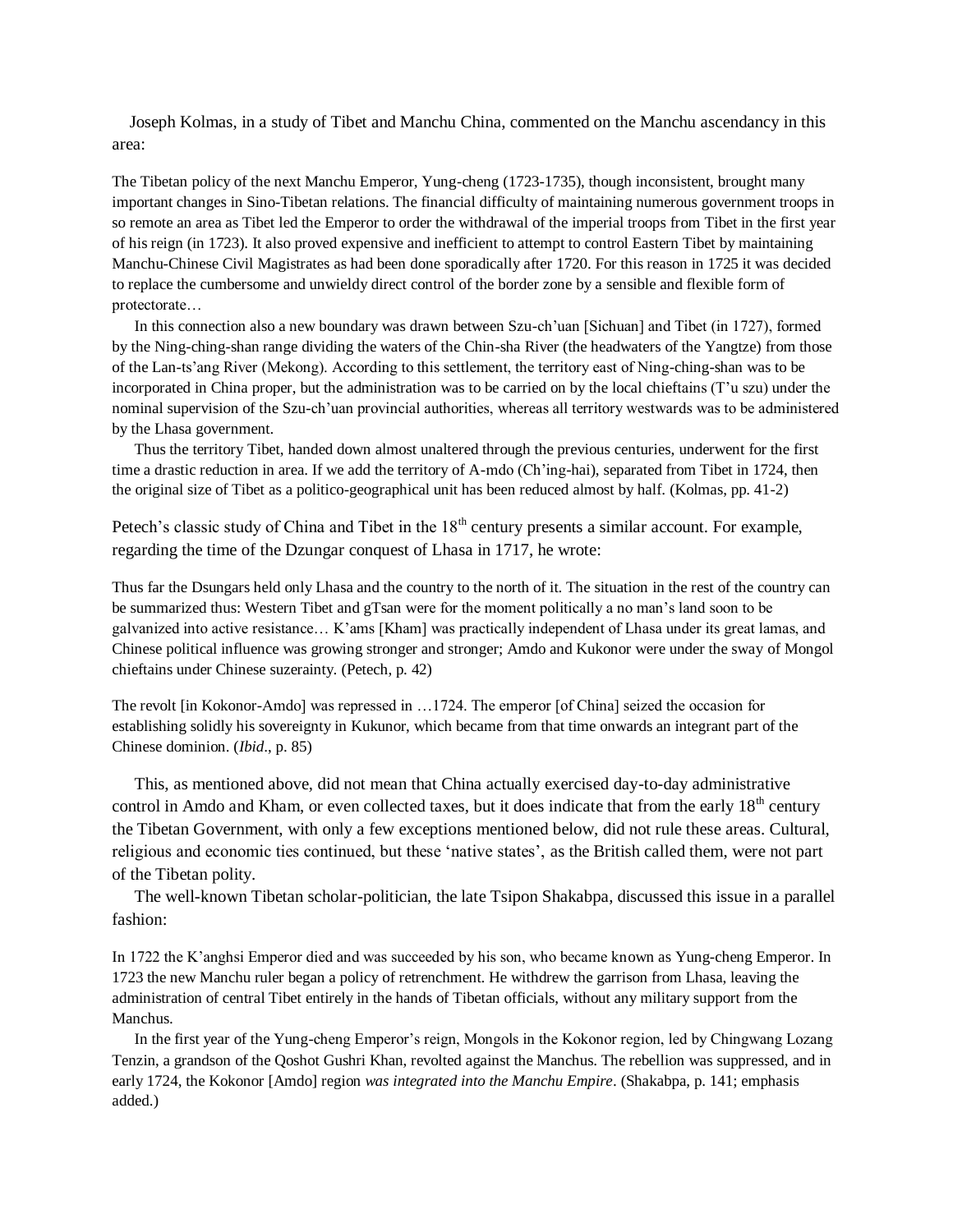For the more recent periods, we are fortunate to have available several straightforward firsthand accounts of a number of different border regions in Qinghai and Sichuan in the early 20<sup>th</sup> century. One such account concerns the ethnically Amdowa native state called Choni (now part of Gansu Province). The author of this account, Robert Ekvall, was an American Protestant missionary who was born in the Sino-Tibetan borderlands and lived in the Choni area from 1923 till 1935. His record of the history of the area parallels that presented above:

In the time of the Manchu dynasty, the entire region was administered by a viceroy of the Imperial Government. That portion of the country occupied by Chinese Muslims and some other, smaller, racial units was under traditional Chinese law. The Tibetans enjoyed almost complete independence and varying degrees of prestige. The Chone Prince ruled over the forty-eight 'banners' of one group of Tibetans; other Tibetan rulers or chiefs held grants or commissions – some of them hundreds of years old – from the Imperial [Manchu] government. …Since the establishment of the Republic in 1912, changes have occurred. Although the region nominally owes allegiance to the Central Government of China, the administration has been split between Moslem and Chinese factions...the Chinese government has attempted to exercise considerably more power over the Tibetans than formerly. This has resulted in the establishment of a greater degree of control over the Tibetans along the border but has alienated those Tibetans who persistently maintained their independence, even enhancing that independence, which is combined with a half-wistful nostalgia for the days of the [Manchu] Empire. (Ekvall, pp. 6-7)

Ekvall's study focuses on what he saw as one of the most important issues of the day: the relationship between the ethnic Tibetans and the non-Tibetans living in the area (the Han [native Chinese] and the Hui [Chinese Muslims]). His study helps to clarify that issue but also leaves unanswered many questions regarding the precise nature of the political status of these areas *vis-à-vis* the Chinese Government. However, his work does demonstrate clearly that these areas were not then part of political Tibet.

Another Western first-hand observer, Hans Stubel, provides an account of the same region of Amdo. Like Ekvall, Stubel talks of an area which in 1936 was inhabited by Han, Hui and Tibetans. Referring to the political status of the ethnic Tibetans, he notes that they were organized into tribes which were nominally under China, not political Tibet, but in most ways were effectively independent: ‗Although the Tibetans living here are under Chinese administration, they are not dependent on the Chinese and are not particularly influenced by Chinese culture'. (Stubel, pp. 6-7)

A third Western account was written by Eric Teichman, a scholarly British consular agent who was stationed in Western China (and present in Kham) in the 1911-18 era. Steeped in the history of this area, his account echoes the observations of the above-cited authors, albeit for Kham not Amdo:

The boundary between China and Tibet was demarcated by a pillar, said to have been erected in the year 1727… on the Bum La (in Chinese Ning-ching Shan), a small pass two and a half days south-west of Batang. The country to the west of this point was handed over to the rule of the Dalai Lama under the suzerainty of the Manchu Emperor, while the Tibetan Chiefs of the States and tribes to the east of it were given seals as semi-independent feudatories of China. This arrangement lasted for nearly two centuries, until the Chinese forward movement initiated in 1905 as a result of the British advance on Lhasa in the preceding year. (Teichman, p. 2)

At the beginning of the present century, before the British expedition to Lhasa in 1904 and the subsequent Chinese forward movement in Kam, that portion of High Asia inhabited by Tibetan-speaking peoples, and labeled *Tibet* on European maps, consisted of three separate entities, firstly, the Lama Kingdom of Tibet with its provinces and dependencies, secondly, the semi-independent Native States of Kham under Chinese protection, and thirdly, the Kokonor [Amdo] Territory under the control of the Chinese Amban residing at Sining and Kansu.

The Kingdom of Tibet, ruled by the Dalai Lama from Lhasa … extended north to the Dang La range separating it from the Kokonor and east to the Bum La, the frontier pass near Batang. (*Ibid*., pp. 7-8)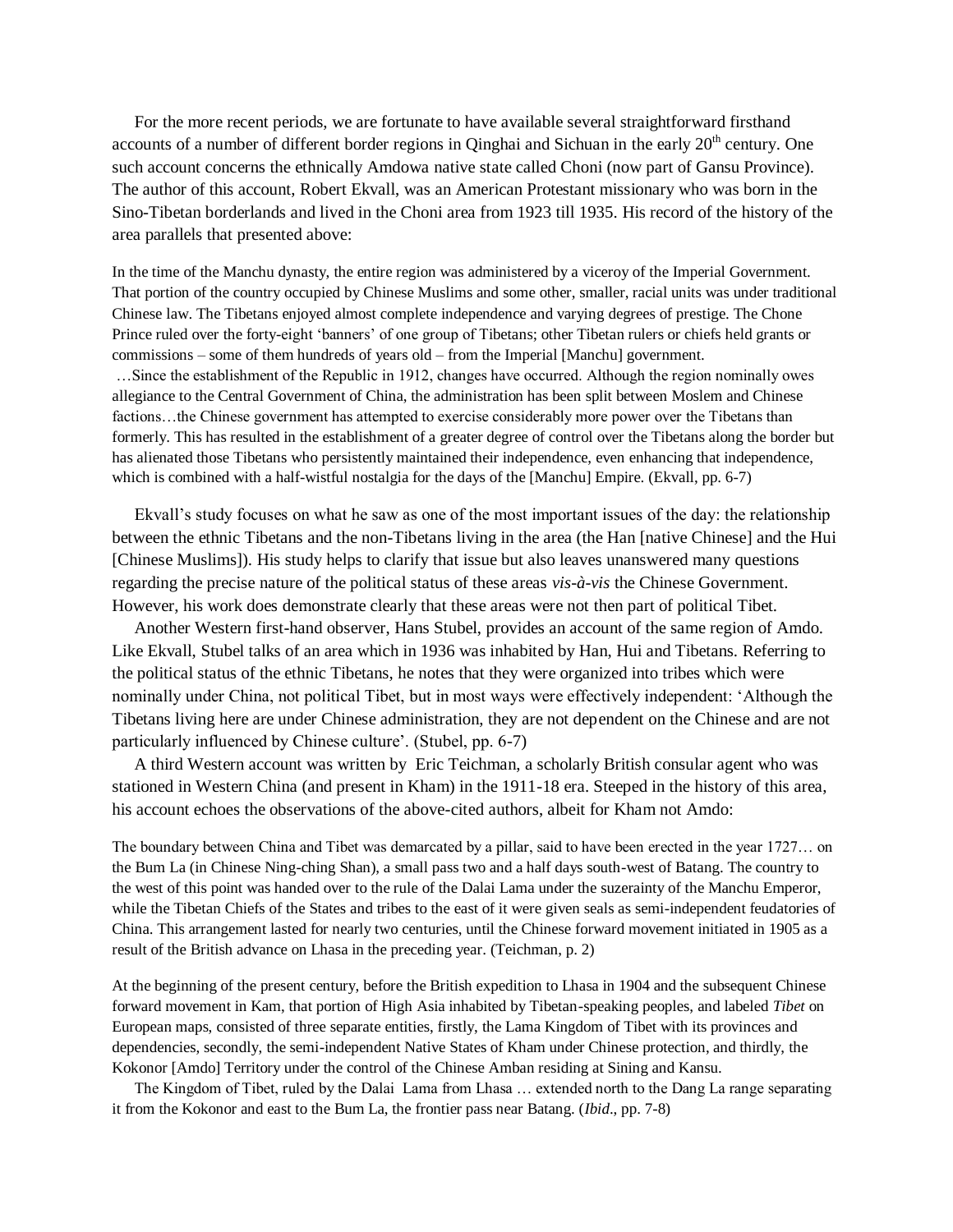A firsthand account by Aten, a Tibetan exile from Nyarong, an Easter n Khamba area, supports this analysis. In his discussion of the rise of the famous Nyarong chieftain Gombo Namgye in 1860, Aten wrote as follows:

Then, in the early nineteenth century, there rose a man in Nyarong who, through sheer ability and ruthlessness, united the whole of Eastern Tibet, drove the Chinese back to the border of the ancient emperors, and made the Manchu Emperor of China quiver in his satin shoes … He failed only to conquer the province of Amdo, the extreme northern extent of Tibet. Otherwise he had taken back and united every inch of land within the frontiers established by the ancient Tibetan emperors … The Manchu Emperor of China became enraged. This barbarian upstart, this petty chief of some insignificant Tibetan tribes, had in a few strokes deprived the Celestial Empire of the fruits of centuries of painful conquests and brainracking intrigues. (Norbu, pp. 25-6)

Like Teichman's account, Aten, therefore, indicates that at the time Gombo Namgye rose to power in 1860, Nyarong and the surrounding Khamba areas were under China (at least nominally), not the Lhasabased Tibetan Government.

Gombo Namgye's conquest of the neighbouring ethnic-Tibetan (Khamba) states, such as Derge and the Hor States, led them to appeal to both the Chinese and Tibetan Governments for help against the Nyaron invaders. China was then deeply involved with the Taiping rebellion and the machinations of imperialist nations and, as Teichman puts it, was 'unable to take any action towards restoring order in the Tibetan States under their nominal protection' (Teichman, p. 5).

The Tibetan Government, however, sent an army to pacify Gombo Namgye in 1863 and, two years later in 1865, defeated him by trickery, burning his castle with him and his family inside. Tibet then took over the formal administration of Nyarong, and appointed a high commissioner (*nya-ron sbyi-khyab*) to govern the area. According to Teichman, Derge and the Hor States, which lie north of Nyarong, were ‗freed from the Nyarong invaders and restored to independence under the rule of their own native Rajahs' (*Ibid*.).

Techman further elaborated:

The Tibetan claim to Nyarong, and to a lesser extent to De-ge and the Hor States, dated from this time (1865). Nyarong appears to have been annexed by the Dalai Lama with the approval of the Manchu Throne. (*Ibid*.)

The trouble resurfaced in 1894 when the Tibetans of Nyarong invaded Chala (Tachienlu). Teichman describes this interesting incident as follows:

The Viceroy of Szechuan [Sichuan], Lu Ch'uan-lin, despatched a Chinese force which occupied Nyarong and suppressed the disorders. Viceroy Lu thereupon proposed, in a Memorial to the Throne, to take over the administration of Nyarong with Chinese officials. In this he was, however, opposed by the Manchu Amban at Lhasa and the Manchu Commander-in-Chief at Chengtu, while the Dalai Lama also sent representatives to Peking *via* India and the sea route protesting against any Chinese annexation of Tibetan territory. As a result of these representations Viceroy Lu's Memorial proposing the changes was rejected by the Throne, and the Tibetan Governor was reinstated in Nyarong. (*Ibid.*, p.6)<sup>3</sup>

Aten, the Tibetan exile from Nyarong, discusses the fall of Gombo Namgye in a manner parallel to Teichman, concluding: ‗However, Gompo Namgyal's efforts were not entirely in vain, for Eastern Tibet was *reunited* with the rest of Tibet. For about 40 years we were free.' (Norbu, p. 27; emphasis added) In other words, just before this incident he again indicates that this part of Kham was not included in the Tibetan polity.

Aten then continues his account of the history of Nyarong: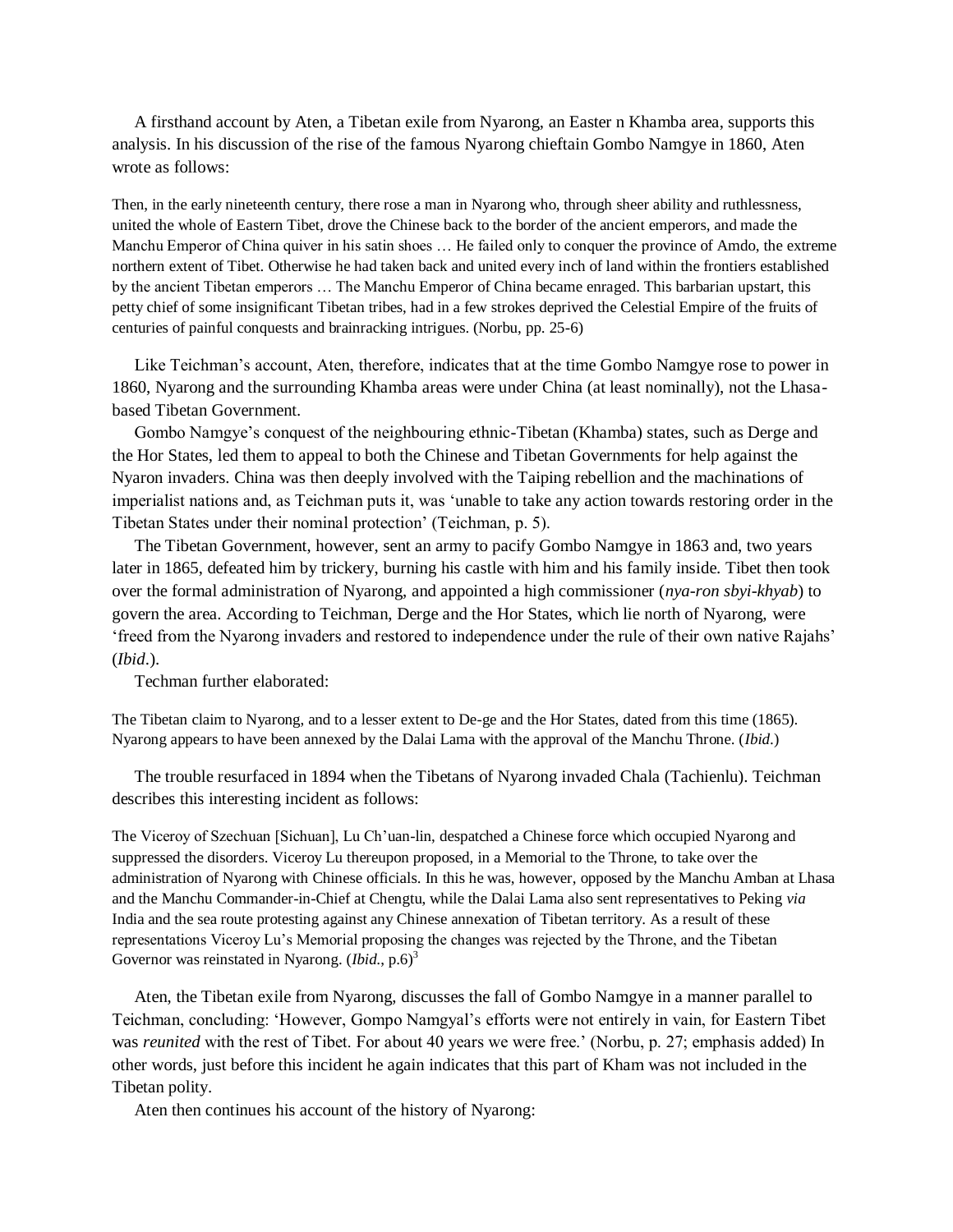Nevertheless, the Tibetan Government could not retain Gonpo Namgyal's conquests…In 1903…the Chinese Army under General Chao Er feng [Zhao Erfeng] invaded Litang and Batang from the south…Little by little, the frontiers began to fall and gradually the whole of Eastern Tibet was occupied by the Chinese. (*Ibid*., p. 28)

Zhao actually reset the border at Giamda (Gyamda) in Kongbo (Kongpo), less than 350 kilometres east of Lhasa, and started to subvert the 'native chief' system by deposing them and bringing their states under more direct Chinese rule via Chinese magistrates (*Tusi)* and so forth. After forty years under the Tibetan Government, these areas once again fell under the control of China, this time under more direct, day-to-day administration.

For this part of Kham, however, the frontier remained unstable, and border skirmishes between Tibetan and Chinese troops led to an outbreak of warfare in 1917-19 between Tibet and China. In this confrontation the Tibetan army soundly defeated the Chinese forces and, with the 1918 Treaty of Rongbatsa (brokered in large part by Eric Teichman), Tibet regained Chamdo, Traya (Drayab) and Markham – states located to the west of the Yangtse River – as well as Derge to the east of that river. However, Nyarong and many other Khamba areas east of the Yangtse River, such as Litang, Kanze (*Ganzi, dkar-mdzes*), Batang and Tachienlu, remained part of China and outside the territory of the Tibetan Government. This demarcation remained in place until 1931 when new fighting between troops of the Tibetan and Chinese Governments erupted in the Kanze area. Aten commented as follows:

But in the Spring of 1931...the monastery of Dhargay in Tri Hor [part of the Hor States], north of Nyarong, revolted against its Chinese overlords…The Chinese rushed in soldiers to quell the rebellion, and fighting broke out in that area. The monastery was besieged, and in desperation the monks appealed to the Tibetan Government in Lhasa for help. (*Ibid*., p. 22)

A Tibetan army was sent and at first the Chinese were badly defeated, with the Tibetan soldiers not only taking control of Nyarong, but also most of Eastern Kham. This victory was short-lived, however, and a Chinese counter-attack in 1932 drove the Tibetan army back to the Yangtse River. Aten describes this poignantly:

After about a year, the Tibetan Army suffered drastic setbacks in its advance east. The retreating Chinese, now strengthened with reinforcements, pushed back our small army and finally poured into Eastern Tibet. It was a bitter day for all of us when our ancient Lion Standard was hauled down, and the red and yellow flags of the Chinese Nationalists flown from the Castle of the Female Dragon [in Nyarong]. (*Ibid*., p. 47)

This defeat of the Tibetan army set the *de facto* border in Kham at the Upper Yangtse River (the Drichu). From 1932, none of the ethnic Tibetan (Khamba) areas east of the Yangtse River was under the control of the Tibetan Government. Thus, while the Sino-Tibetan border in Kham fluctuated during the period 1865-1932, after 1932 it remained constant. And Amdo remained outside Tibetan Government control from the early 18<sup>th</sup> century until 1949. Consequently, when the People's Liberation Army (PLA) took control of Sichuan/Sikang, Qinghai and Gansu in 1949, these Tibetan areas were not part of Tibet. Aten's account, for example, explicitly states this: ‗When the Communist army invaded Eastern Tibet, most of it was already under the rather desultory occupation of the Nationalist Chinese.' (*Ibid*., p. 79) Thus, the recent practice of writing about the Tibetan areas of Amdo and Eastern Kham as if they were part and parcel of Tibet until 1949, when the Communists conquered and separated them, is clearly historically incorrect.

Consequently, the increasingly common claim that Tibet was invaded by the Chinese Communist in 1949 is also incorrect. This, to be sure, is the time when Amdo and Eastern Kham were conquered by the